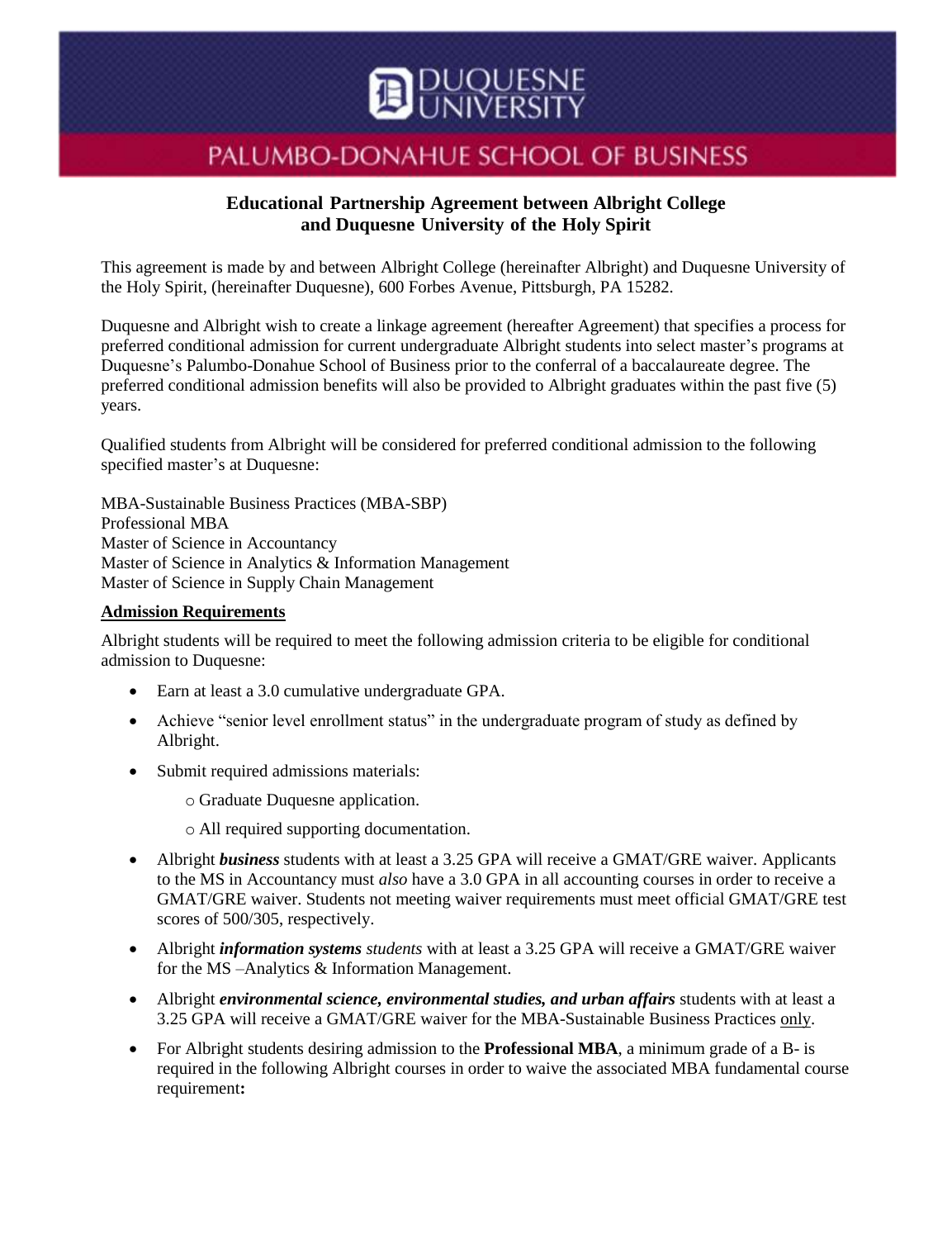| <b>ECO 207</b> | <b>Statistical Analysis for</b><br><b>Economics and Business</b> |
|----------------|------------------------------------------------------------------|
| <b>ECO</b> 335 | <b>Intermediate Microeconomics</b>                               |
| <b>ACC 101</b> | <b>Financial Accounting</b>                                      |
| <b>BUS 345</b> | <b>Financial Management</b>                                      |

- For Albright students desiring admission to the **MBA-SBP**, Duquesne will offer admitted students a scholarship of at least \$5,000. This amount may be re- evaluated as necessary, based on enrollment numbers and financial resources.
- For Albright students desiring admission to the **MS in Accountancy**, both a 3.0 average or better in all accounting courses and the completion of the following specific pre-requisite coursework are required:

| <b>ACC 101</b> | <b>Financial Accounting</b>  |
|----------------|------------------------------|
| <b>ACC 201</b> | Intermediate Accounting I    |
| <b>ACC 202</b> | Intermediate Accounting II   |
| <b>ACC 220</b> | <b>Managerial Accounting</b> |
| ACC 408        | Auditing                     |

- While not required, Albright students desiring admission to the **MS in Supply Chain Management** are encouraged to complete relevant internships in an area in or related to supply chain management prior to applying to the MS program.
- Duquesne reserves the right to review each applicant's academic and professional qualifications and to make admissions decisions, in its sole discretion, independent of this agreement.
- If an Albright student is awarded admission prior to conferral of his/her bachelor's degree, but their final cumulative GPA is below a 3.0 or they fail to complete the bachelor's degree requirements, Duquesne may withdraw the offer of admission.
- Albright students are required to send Duquesne a final, official transcript showing degree conferral before matriculating.

### **Promoting this Agreement**

- Both institutions will work together to create digital and print materials that may be distributed to Albright students. Final decisions about the creation of promotional materials will rest with Duquesne University. Any costs associated with the development of such promotional materials will be borne by Duquesne.
- Albright agrees to promote the Agreement to eligible students through email blasts, print material and social media platforms. Any distribution of materials promoting this Agreement to Albright students shall be subject to Duquesne's prior written approval.
- Albright will permit Duquesne to offer a virtual information session each semester for Albright students to promote the graduate programs identified in the Agreement. Albright agrees to promote Duquesne's virtual information sessions using the following forms of digital media: email